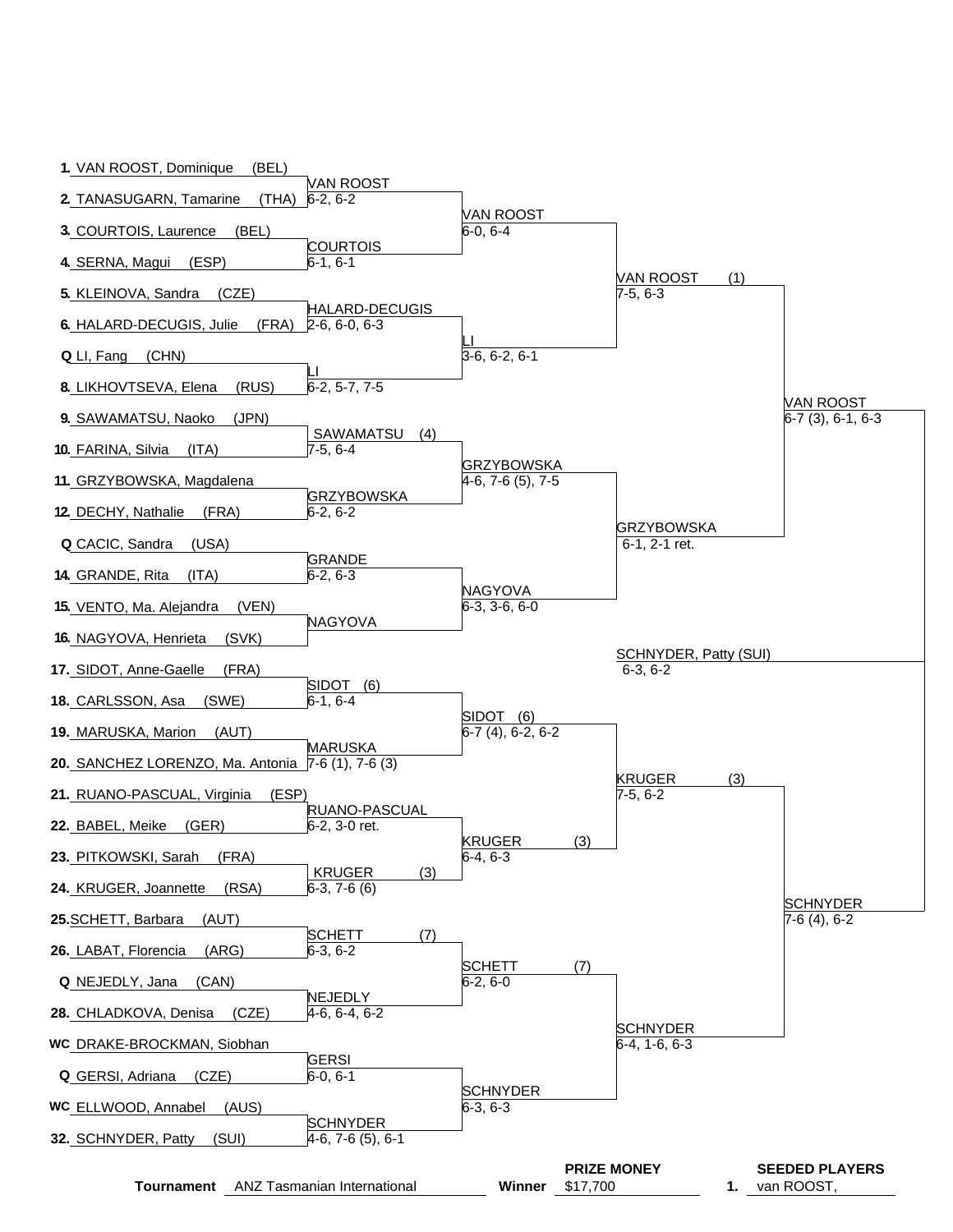| City                   | Hobart, AUS                | <b>Finalist</b> | \$8,350 |    | <b>SCHNYDER, Patty</b> |
|------------------------|----------------------------|-----------------|---------|----|------------------------|
| <b>Main Draw Date</b>  | January 11-17, 1998        | 3rd-4th         | \$4,275 |    | <b>KRUGER.</b>         |
| <b>Qualifying Date</b> | January 9-11, 1998         | 5th-8th         | \$2,150 | 4. | SAWAMATSU.             |
| <b>Prize</b>           | 9th-16th                   |                 | \$1.115 | 5. | NAGYOVA.               |
| Draw                   | 32M / 32Q / 16D            | 17th-32         | \$700   | 6. | SIDOT, Anne-Gaelle     |
| <b>Surface</b>         | Rebound Ace Outdoors (H/O) | 32th            |         |    | SCHETT, Barbara        |
| Winner of this event   |                            |                 |         | 8. | LIKHOVTSEVA.           |
|                        |                            |                 |         |    |                        |